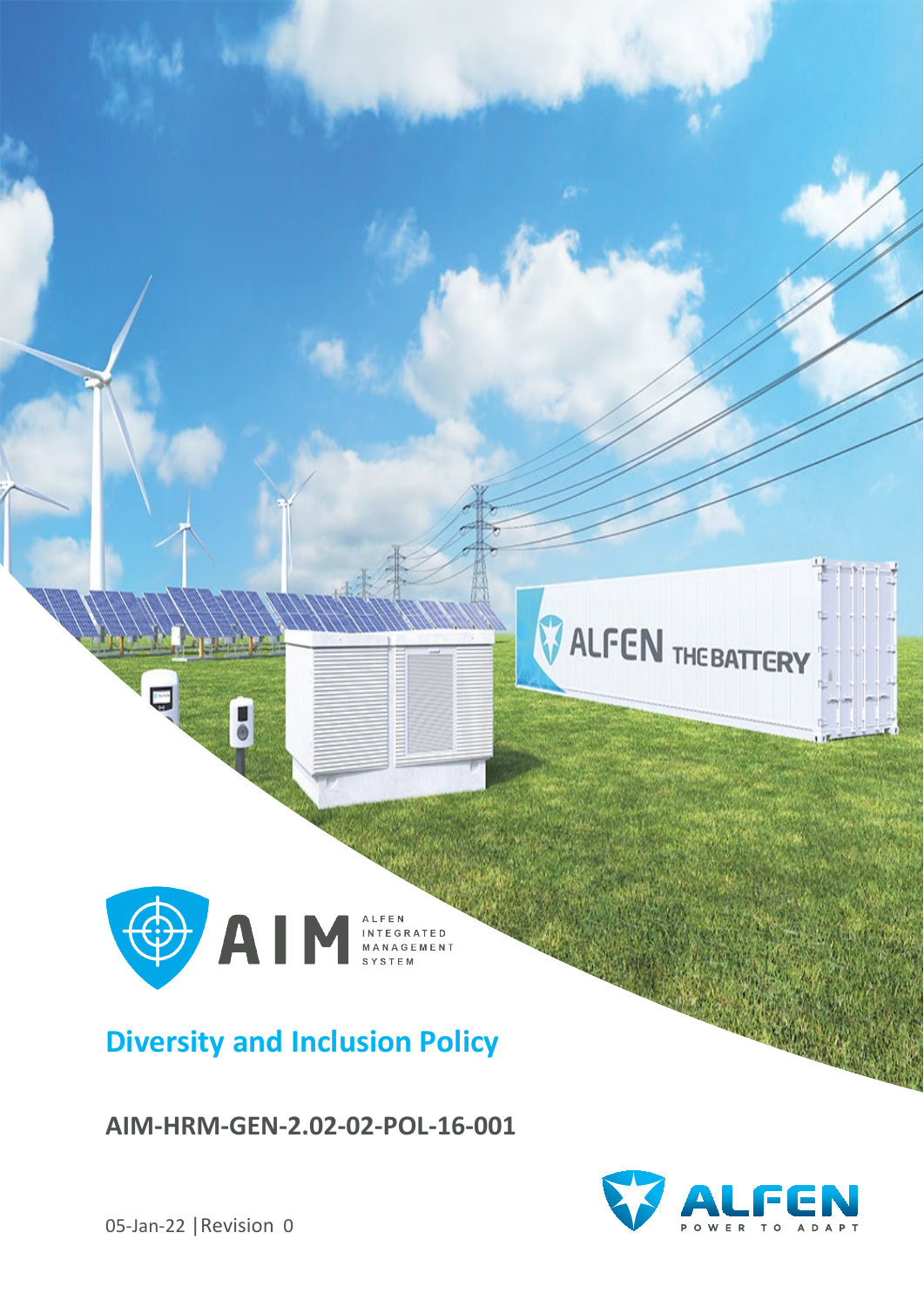

## **Document data**

| Rev. | <b>Purpose</b> | <b>Date</b>     | <b>Initiated</b> | <b>Checked</b> | <b>Verified</b> | <b>Approved</b> |
|------|----------------|-----------------|------------------|----------------|-----------------|-----------------|
|      | Approved       | $05$ -Jan-22 HN |                  | MG             | JvR             | МR              |

| <b>Revision control</b> |                                                              |  |  |
|-------------------------|--------------------------------------------------------------|--|--|
| <b>Revision</b>         | Change<br><b>Section</b>                                     |  |  |
|                         | Click here<br>Click here to enter text.<br>to enter<br>text. |  |  |

*The reproduction, distribution and utilisation of this document, as well as the communication of its contents to other parties without explicit authorisation by Alfen N.V. or one of its affiliates, is strictly prohibited. © Alfen N.V.*

*Uncontrolled when printed and/or downloaded. Please confirm validity before use.*

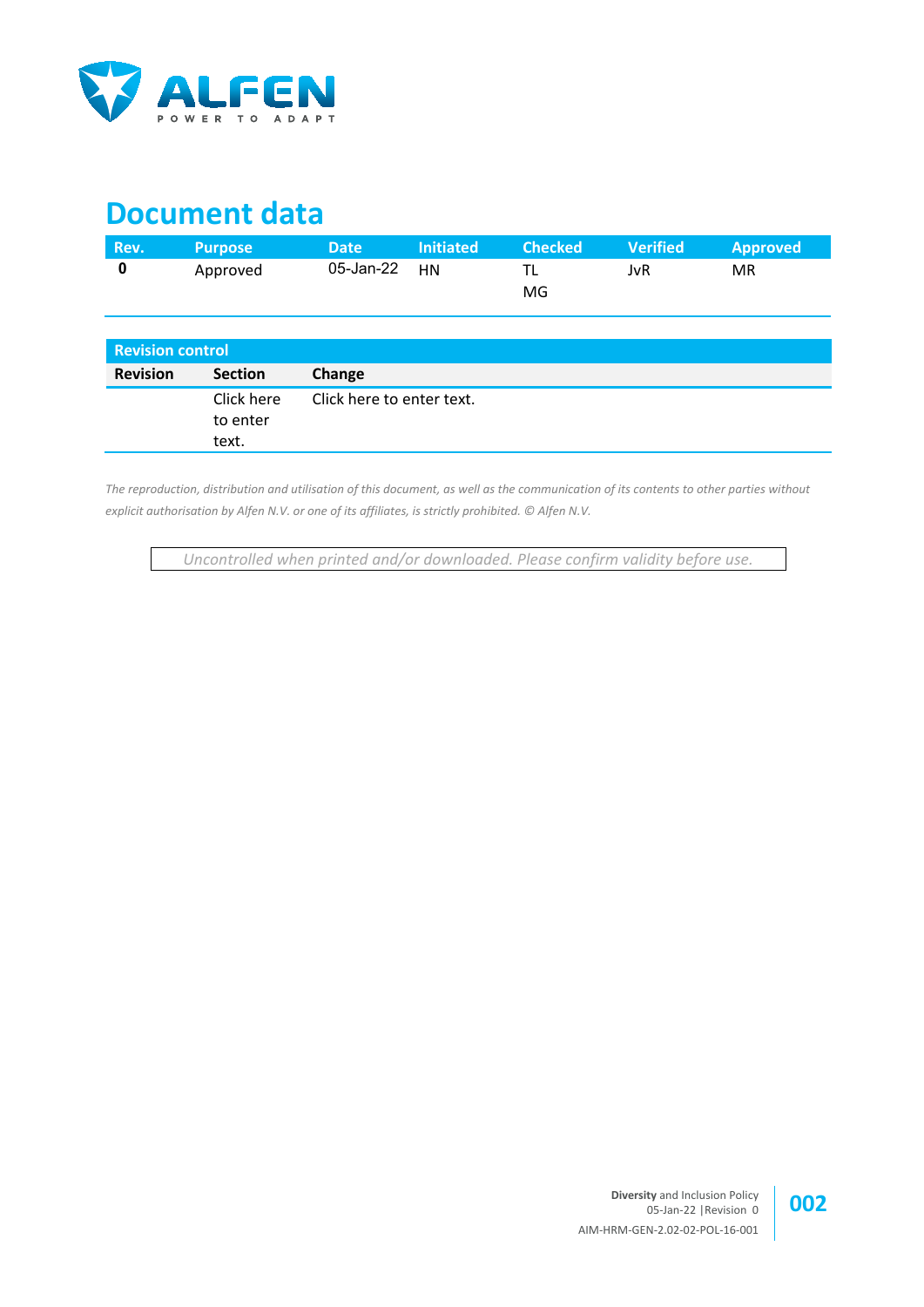

# **Table of Contents Page**

|             | Document data     |                                               | $\overline{2}$ |
|-------------|-------------------|-----------------------------------------------|----------------|
|             | Table of Contents |                                               | 3              |
| $\mathbf 1$ | Introduction      |                                               | 5              |
|             | 1.1               | Scope                                         | 5              |
|             | 1.2               | Purpose                                       | 5              |
|             | 1.3               | <b>Reading Guidance</b>                       | 5              |
| 2           |                   | Abbreviations & Definitions                   | 6              |
|             | 2.1               | Abbreviations                                 | 6              |
|             | 2.2               | Definitions                                   | 6              |
| 3           | References        |                                               | 7              |
|             | 3.1               | <b>AIM Documents</b>                          | $\overline{7}$ |
|             | 3.2               | <b>External Documents</b>                     | 7              |
| 4           |                   | Diversity and Inclusion policy                | 8              |
|             | 4.1               | Why this policy?                              | 8              |
|             | 4.2               | Diversity                                     | 8              |
|             | 4.3               | Inclusion                                     | 8              |
|             | 4.4               | Alfen's position towards discrimination       | 8              |
| 5           | Practices         |                                               | 9              |
|             | 5.1               | Recruitment and selection                     | 9              |
|             | 5.2               | Performance and Appraisal                     | 9              |
|             | 5.3               | <b>Compensation and Benefits</b>              | 9              |
|             | 5.4               | Professional development and training         | 9              |
|             | 5.4.1             | Cognition                                     | 9              |
|             | 5.5               | Diversity and succession planning             | 10             |
|             | 5.5.1             | <b>Management Board and Supervisory Board</b> | 10             |
|             | 5.5.2             | Management Team                               | 10             |
|             | 5.5.3             | Workforce                                     | 11             |
|             | 5.6               | Layoffs; terminations                         | 11             |
|             | 5.7               | Social and recreational programs              | 11             |
|             | 5.8               | Ongoing development of a work environment     | 11             |
| 6           | Objectives        |                                               | 12             |

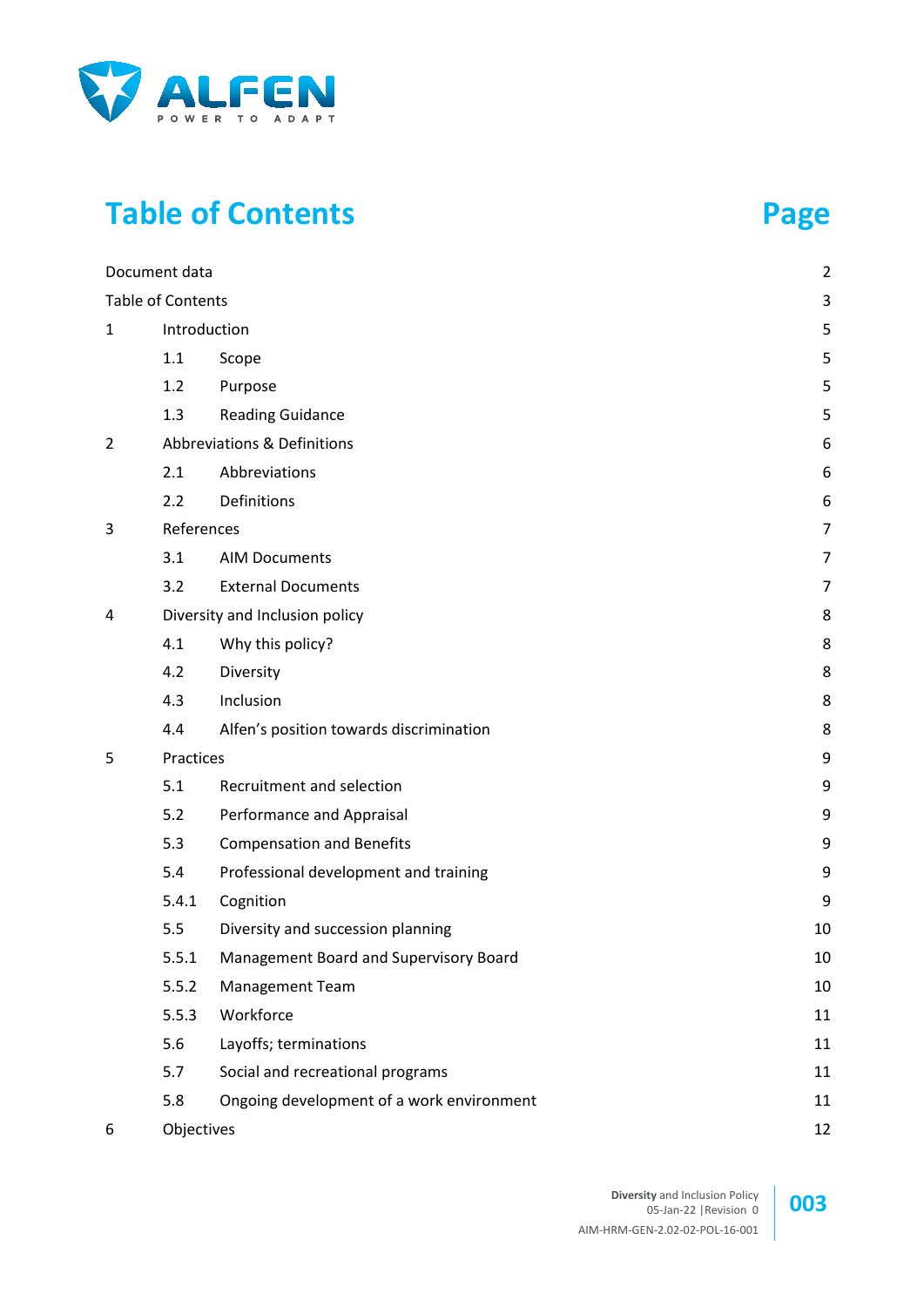

| Compliance |                                      |    |
|------------|--------------------------------------|----|
| 7.1        | Implementation and compliance audits | 13 |
| 7.2        | Monitoring                           | 13 |
| 7.3        | <b>Disciplinary Measures</b>         | 13 |
| 7.4        | Complaints                           | 13 |
| 7.5        | Review and update                    | 13 |

#### **Tables**

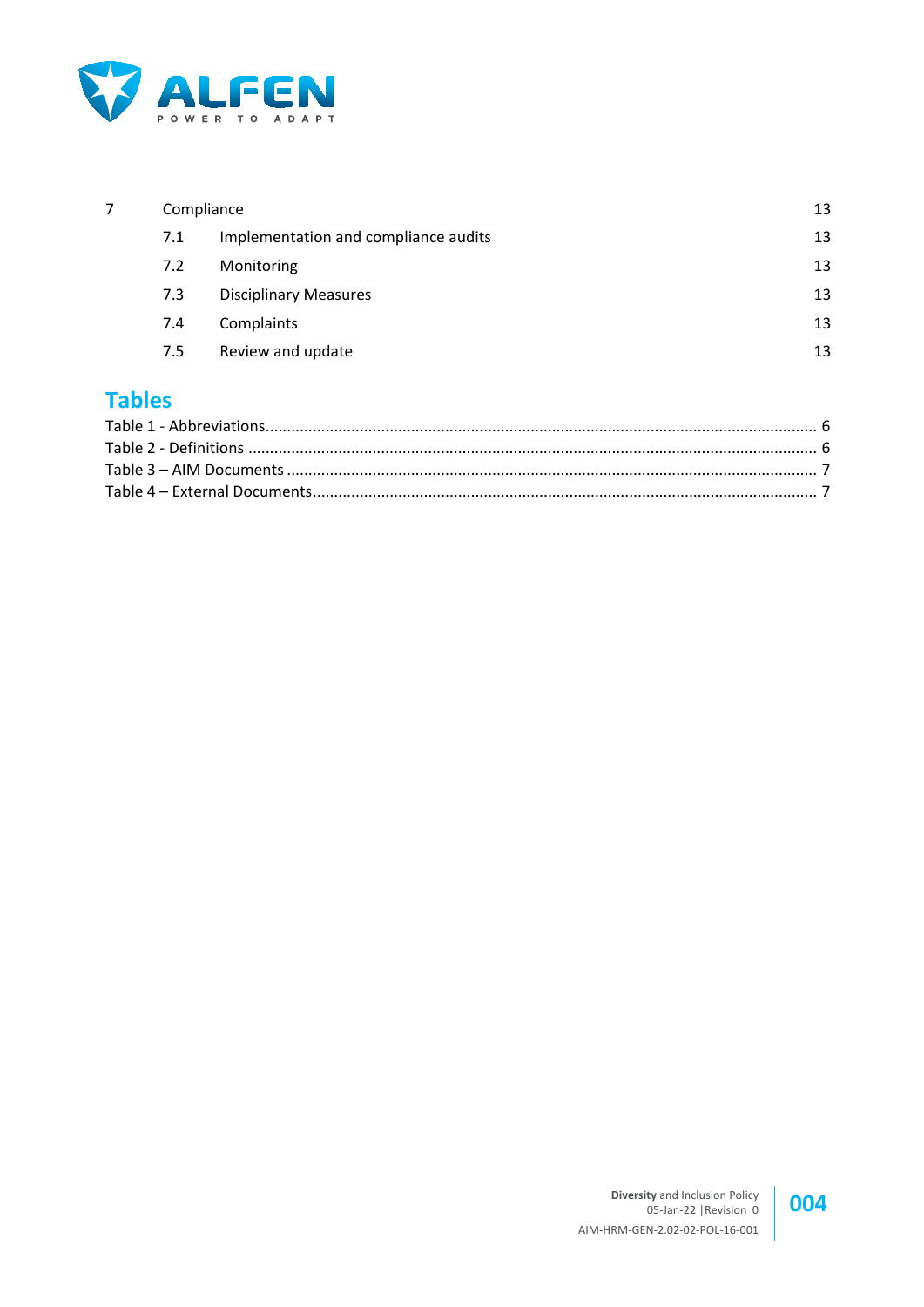

# **1 Introduction**

We promote diversity and inclusion at Alfen not just because it is the right thing to do. We promote diversity and inclusion because it's essential for delivering on the Alfen strategy.

Diversity increases our pool of potential candidates. It helps us attract and retain the best and brightest talent. It allows us to better understand different customers and technical challenges. It makes us more adaptable, helps us to avoid group-think, and contributes to disrupting the status quo. In order to stay a step ahead, we need teams with a healthy mix of contrasting perspectives and backgrounds. These kind of teams are more creative, faster to adapt and more inventive with their solutions.

Diversity does not exist without inclusion. When employees feel included, they feel a sense of belonging that drives increased positive performance results and creates collaborative teams who are innovative and engaging. Employees that feel included are more likely to be positively engaged within the organization. Higher employee engagement drives higher levels of productivity, retention, and a company's overall success.

#### 1.1 Scope

This policy is applicable to all personnel under the control of Alfen.

#### 1.2 Purpose

This policy is created to promote equality, diversity and inclusion within Alfen for those of all ages, colors, race, ethnic or national origins, sexual orientation, marital and parental status, physical impairment, disability and religious beliefs. It explains what diversity and inclusion means to Alfen , why it is important and what Alfen is doing to promote it.

#### 1.3 Reading Guidance

This policy document first of all describes why this policy was written and how Alfen perceives Diversity and Inclusion (D&I) in Chapter 4. The next chapter describes the practices in place. Chapter 6 places focus on and the set objectives with regards to D&I and which activities we are going to perform to achieve those. This document finalizes with monitoring and compliance of D&I.

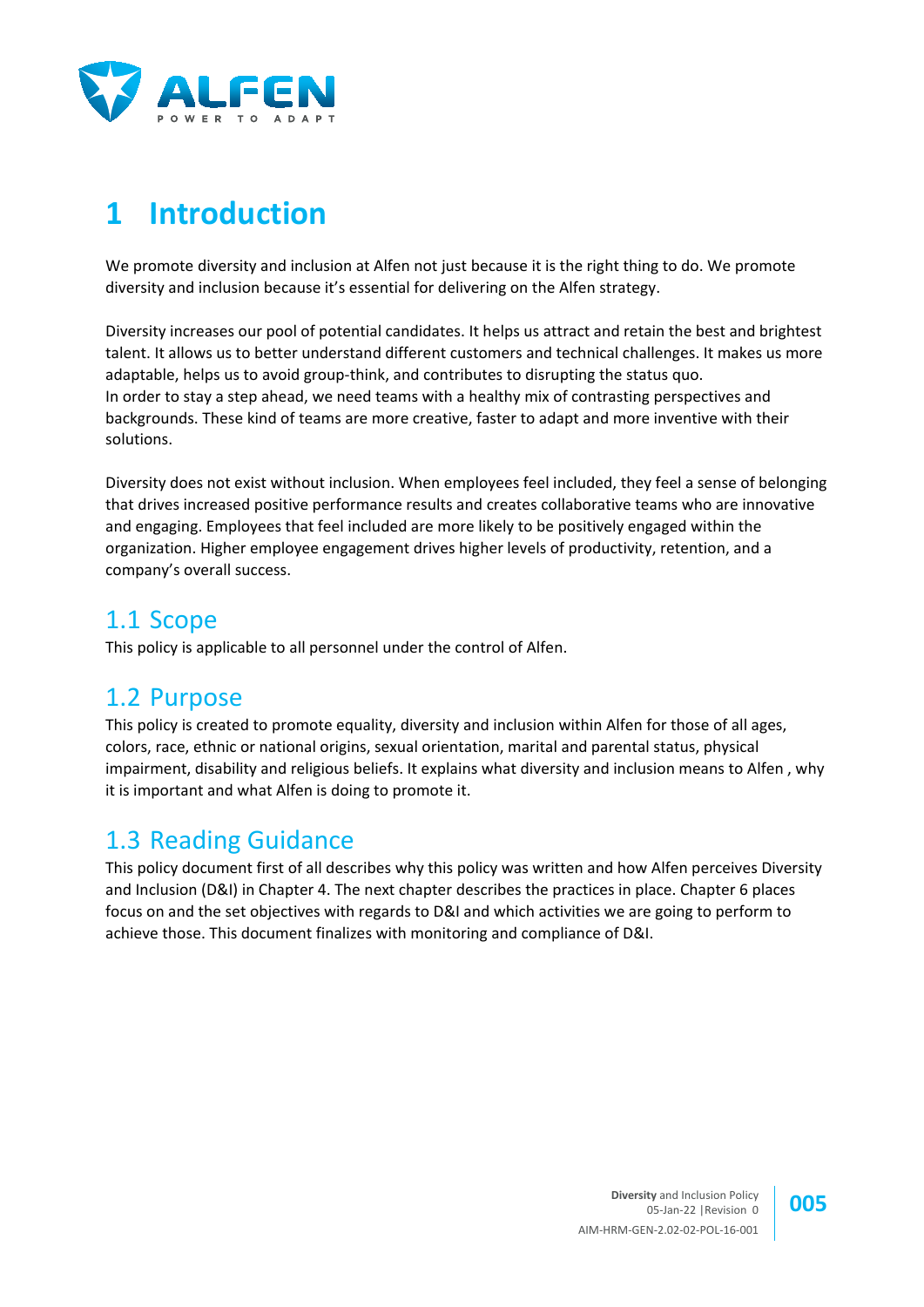

# **2 Abbreviations & Definitions**

## 2.1 Abbreviations

| <b>Description</b>                                                        |  |
|---------------------------------------------------------------------------|--|
| Alfen Integrated Management system                                        |  |
| Diversity and Inclusion                                                   |  |
| <b>Human Resources</b>                                                    |  |
| <b>Quality Health Safety Environment</b>                                  |  |
| Sociaal Economische Raad (Social and Economic Council of the Netherlands) |  |
| Alfen values: Sustainable, Partnership, Adaptive, Reliable and Knowledge  |  |
|                                                                           |  |

<span id="page-5-0"></span>*Table 1 - Abbreviations*

## 2.2 Definitions

| <b>Definition</b> | <b>Description</b>                                                                                                                                                                                                                                                                                                                                                              |
|-------------------|---------------------------------------------------------------------------------------------------------------------------------------------------------------------------------------------------------------------------------------------------------------------------------------------------------------------------------------------------------------------------------|
| Alfen             | Alfen N.V. and its subsidiaries                                                                                                                                                                                                                                                                                                                                                 |
| Discrimination    | Discrimination includes any distinction, exclusion or preference made on the<br>basis of gender, cultural background, experience, religion, race, ethnicity,<br>disability, family responsibility, political opinion, sexual orientation, social<br>origin or any other status, that has the effect of nullifying or impairing equal<br>opportunity or treatment in employment. |
| Diversity         | The practice or quality of including or involving people from a range of<br>different social and ethnic backgrounds and of different genders, sexual<br>orientations, etc.                                                                                                                                                                                                      |
| Inclusion         | The practice or policy of providing equal access to opportunities and<br>resources for people who might otherwise be excluded or marginalized, such<br>as those who have physical or mental disabilities and members of minority<br>groups.                                                                                                                                     |

<span id="page-5-1"></span>*Table 2 - Definitions*

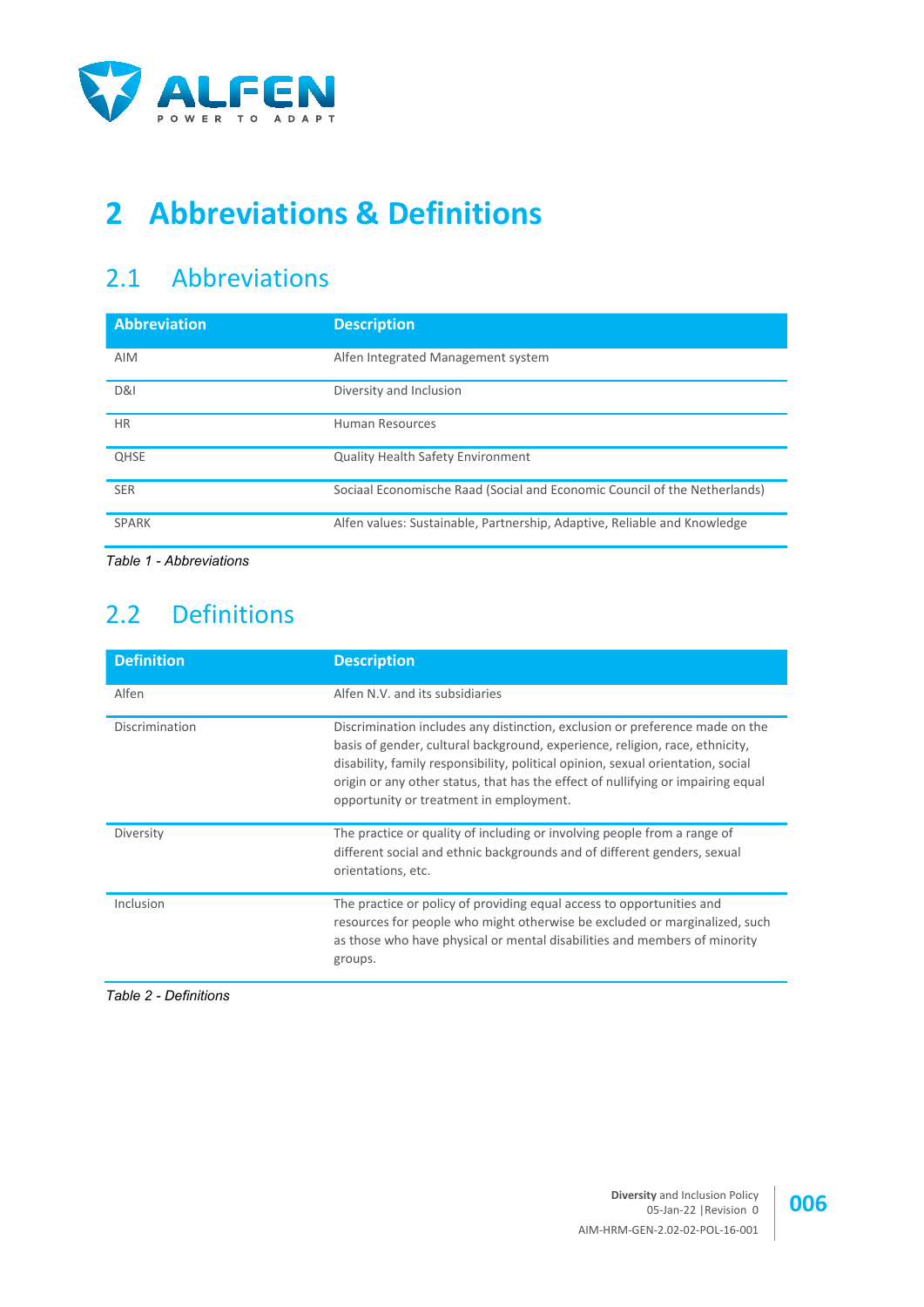

# **3 References**

#### 3.1 AIM Documents

<span id="page-6-6"></span><span id="page-6-5"></span>

| Ref.    | <b>Document Title</b>                                          | <b>AIM Document Number</b>    | <b>Extern Document</b><br><b>Number</b> |
|---------|----------------------------------------------------------------|-------------------------------|-----------------------------------------|
| $[101]$ | Code of Conduct                                                | AIM-HRM-GEN-2.02-02-POL-04    |                                         |
| [102]   | Supplier Code of Conduct                                       | AIM-QHSE-GEN-2.02-03-POL-14   |                                         |
| [103]   | Whistle blower policy                                          | AIM-HRM-GEN-2.02-02-POL-12    |                                         |
| $[104]$ | <b>SPARK values</b>                                            | AIM-OHSE-GEN-2.02-02-POL-02   |                                         |
| $[105]$ | <b>Disciplinary Policy</b>                                     | AIM-HRM-GEN-3.01-01-MA-02-004 |                                         |
| [106]   | Employee Handbook                                              | AIM-HRM-GEN-3.01-01-MA-02     |                                         |
| [107]   | QHSE & Sustainability Objectives and<br>Performance Indicators | AIM-QHSE-GEN-2.02-03-RE-01    |                                         |

<span id="page-6-12"></span><span id="page-6-11"></span><span id="page-6-7"></span><span id="page-6-4"></span><span id="page-6-0"></span>*Table 3 – AIM Documents*

## 3.2 External Documents

<span id="page-6-8"></span><span id="page-6-3"></span><span id="page-6-2"></span>

| Ref.  | <b>Document Title</b>                                                                                                            | <b>Alfen Document Number</b> | <b>Extern Document Number</b>                                |
|-------|----------------------------------------------------------------------------------------------------------------------------------|------------------------------|--------------------------------------------------------------|
| [201] | Guidance on Social Responsibility                                                                                                |                              | ISO 26000:2010                                               |
| [202] | Guiding principles on business and human<br>rights                                                                               |                              | UN (Ruggie principles)                                       |
| [203] | Dutch Corporate Governance Code                                                                                                  |                              |                                                              |
| [204] | Diversity Policy Supervisory Board and<br>Management team                                                                        |                              | Alfen Supervisory Board<br>0111569-0000010<br>AMCO:9633672.4 |
| [205] | Diversiteit in de top: Tijd voor versnelling                                                                                     |                              | SER advies September 2019<br>(Publieksversie)                |
| [206] | De wet 'Evenwichtiger verhouding van<br>zetels tussen mannen en vrouwen in<br>bestuur en raad van commissarissen'<br>(the "Act") |                              |                                                              |

<span id="page-6-10"></span><span id="page-6-9"></span><span id="page-6-1"></span>*Table 4 – External Documents*

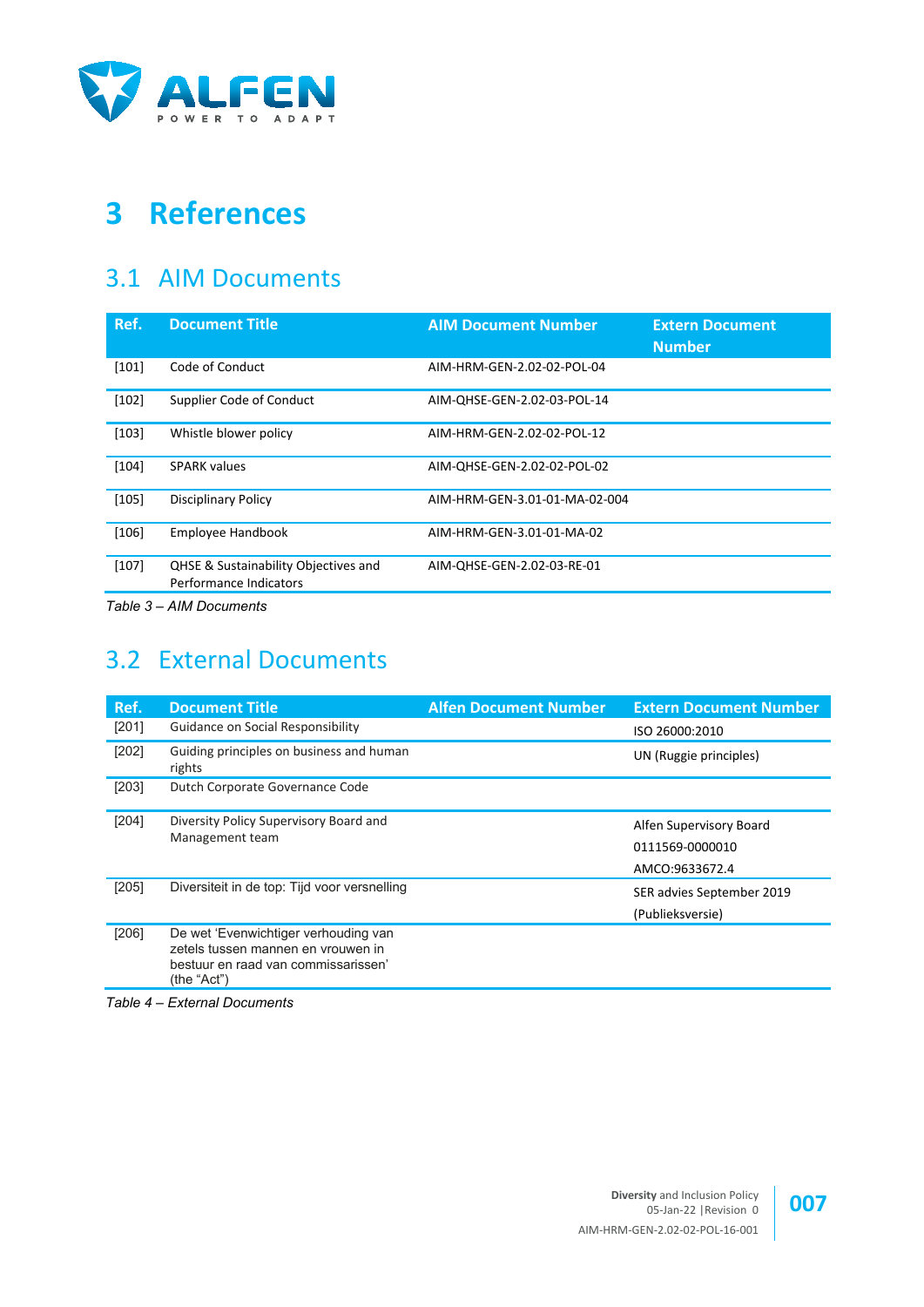

# **4 Diversity and Inclusion policy**

### 4.1 Why this policy?

D&I helps to position Alfen on the labor market as a 'employer of choice'. In addition, it contributes to the intellectual and financial capital of Alfen through improved productivity and sustainable innovations. Finally, D&I contributes to the sustainable development goals (SDG): decent work and economic growth, which is one of our selected SDG's of the Alfen CSR strategy.

#### 4.2 Diversity

Our human capital is the most valuable asset we have. The collective sum of the individual differences, life experiences, knowledge, inventiveness, innovation, self-expression, unique capabilities and talent that our employees invest in their work represents a significant part of not only our culture, but our reputation and company's achievement as well.

We embrace and encourage our employees' differences in age, color, disability, ethnicity, family or marital status, gender identity or expression, language, national origin, physical and mental ability, political affiliation, race, religion, sexual orientation, socio-economic status, and other characteristics that make our employees unique.

References: [\[201\],](#page-6-2) [\[202\].](#page-6-3)

#### 4.3 Inclusion

At Alfen we value inclusion and we encourage people to bring their whole selves to work. We foster a culture of inclusion and equality, where people feel comfortable expressing their thoughts, to gain shared insights and develop innovative solutions, to ultimately create value for our customers, our shareholders and also our employees. It's simply part of who we are as reflected in our SPARK values and behaviors.

Reference: [\[104\]](#page-6-4)

## 4.4 Alfen's position towards discrimination

Alfen denounces all forms of discrimination. Discrimination is when a person is treated differently or excluded, for example from a job opportunity, because of their race, gender, religion, cultural background, ethnicity, sexual orientation, disability, political opinion, family responsibility, age, social origin or any other status. It has the effect of nullifying or impairing equal opportunity. Alfen has measures in place to prevent discrimination towards customers and employees. These include our Code of Conduct and whistle blower policy , which expects all employees to create and maintain a safe working environment and to speak up and report misconduct. We make a conscious effort to include all.

References: [\[101\],](#page-6-5) [\[103\],](#page-6-6) [\[106\]](#page-6-7)

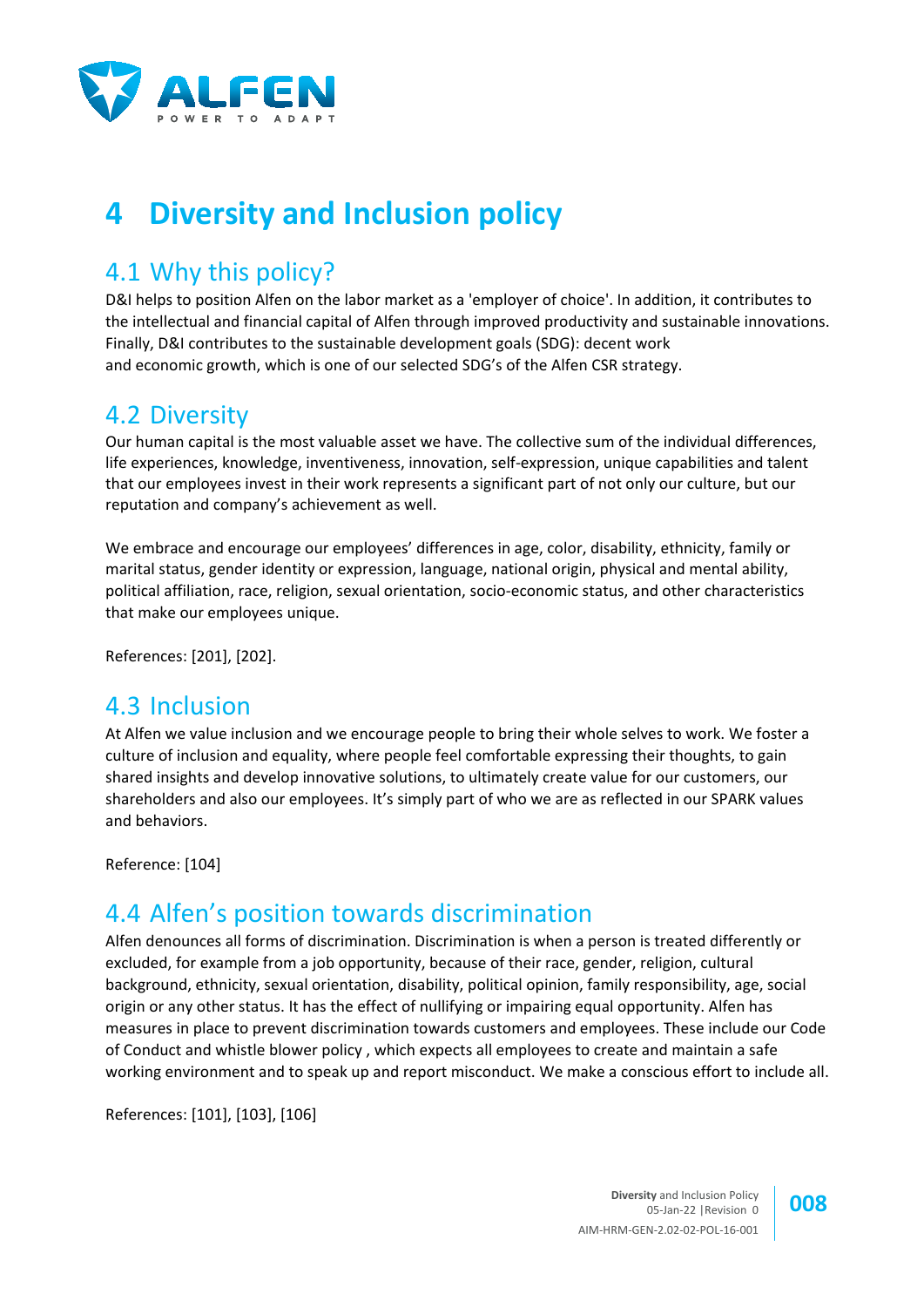

## **5 Practices**

This chapter describes the D&I practices within Alfen.

#### 5.1 Recruitment and selection

We strive to hire a workforce as diverse as the communities in which we operate. This applies to all employment opportunities. like job rotation or promotion or even demotion. All is done based on performance criteria as discussed and agreed upon with the respective employee. The performance criteria are related to the job content and required competences and behavior.

### 5.2 Performance and Appraisal

At Alfen, the only valid criteria for appraisal are performance and behavior, measured using objective criteria. Nobody employed by Alfen should ever have cause to wonder whether they are being judged for anything else.

Differences in gender, age, background, sexual orientation, physical ability and religious beliefs enable us to solve problems and respond to challenges in different ways. We celebrate these differences, harnessing them to seize new opportunities. They will never form the basis for decisions about who we hire, who we fire, and who we promote. These decisions are based upon knowledge, experience, performance and behavior of the respective employee.

### 5.3 Compensation and Benefits

The remuneration of the Alfen employees is based on performance and the experience related to that function.

## 5.4 Professional development and training

All employees, irrespective of their background, are encouraged to apply for any position or training that fits their skill and experience.

#### 5.4.1 Cognition

Within the Alfen management development program, efforts have been made to create awareness about the added value of having different qualities and talents among employees. And the importance of a diverse team in terms of age and experience. We have created this awareness through, among other things, the broad use of the DISC methodology. The DISC methodology provides insight into the personal motivations of people and shows how those motivations affect teams and as such the Alfen organization.

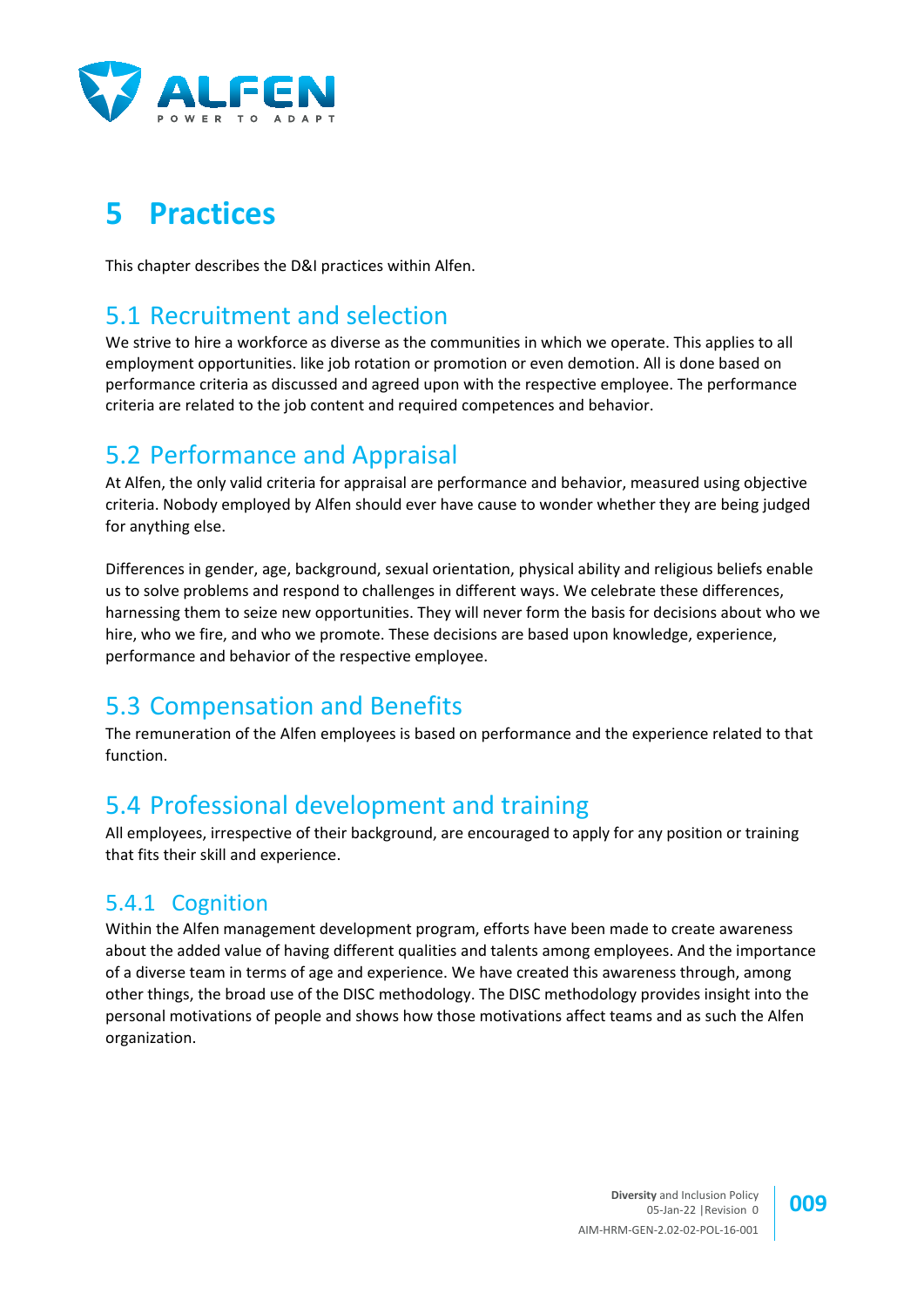

## 5.5 Diversity and succession planning

#### 5.5.1 Management Board and Supervisory Board

As per the Dutch Corporate Governance Code, the Management Board and the Supervisory Board are composed as such that the requisite expertise, background, competencies and – as regards the supervisory board independence are present for them to carry out their duties properly. The size of these two bodies reflects these requirements.

The Supervisory Board values and promotes diversity in the Management Board and the Supervisory Board, and also in Alfen as a whole. The Supervisory Board recognizes that differences in skills, experience, background, nationality, age, race, gender, sexual orientation, religious beliefs, physical ability and other characteristics of people are important and enable both the Management Board and the Supervisory Board as well as Alfen as a whole to look at issues and to solve problems in a different way, to respond differently to challenges and to take more robust decisions. All these different skills and backgrounds reflect the diverse nature of the environment in which Alfen and its stakeholders operate, and improve the effectiveness through diversity of approach and thought. Diversity furthermore drives innovation, and accelerates growth. It enables Alfen to attract and maintain the best talented people.

Both the Supervisory Board and Board of Directors do meet the quota as prescribed by Section 2:166 of the Dutch Civil Code, wherein it has been laid down that there should be a balanced distribution of men and women in the Supervisory Board as well as in the Management Board, whereby at least 30% of the seats will be occupied by men and at least 30% will be occupied by woman. Alfen's objectives are that in case of changes in the supervisory board or board of directors, the current objective is to maintain compliance towards this quota.

References: [\[203\].](#page-6-8)

#### 5.5.2 Management Team

In September 2019 a SER advice was published triggering upcoming legislation dealing with gender diversity and cultural diversity in the supervisory boards, management boards and management teams of Dutch companies. In 2021, the Act came into effect. This legislation is an addition to the already existing diversity requirements as stated in the Dutch corporate governance code and aims to a wider audience regarding the diversity requirements including management team functions. This legislation is also applicable to Alfen for its supervisory board, management board and management team.

The management team functions in Alfen are fulfilled by people different in gender, age, background, sexual orientation, physical ability and religious beliefs. Main criteria for a management function is the proven experience and expertise to fulfil such position.

Where searches for appointment of management team members are conducted by Alfen or by recruitment companies, they will identify and present a long list of candidates who are considered to meet the essential criteria for the relevant vacancy, taking into account the principles of this diversity policy.

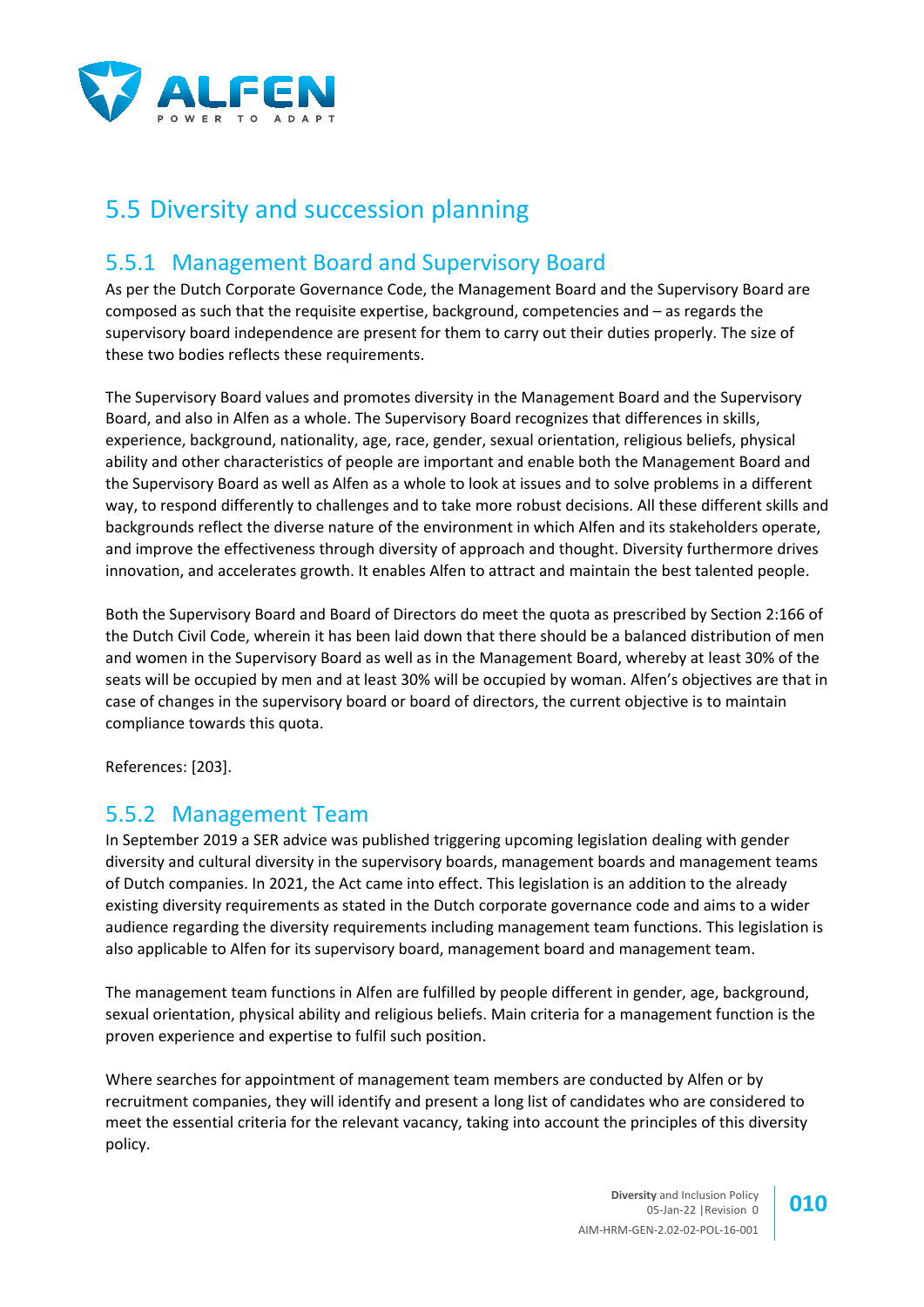

The Management Board will consider suitably qualified candidates for positions from as wide a pool as appropriate, whose skills and experience will add value to Alfen.

The Management Board commits itself to diversity, when selecting new candidates for Management Team functions. At the same time, the Management Board aims for retaining the balance in the requisite expertise, experience and diversity.

Reference: [\[205\],](#page-6-9) [\[206\].](#page-6-10)

#### 5.5.3 Workforce

For our workforce the same applies as for the management. For functions where no specific requirements are prescribed we are open to everyone. The only criteria there are a positive attitude towards work and diversity.

#### 5.6 Layoffs; terminations

In the unlikely case of lay-offs (collective redundancies), the relevant rules and regulations and best practices will be followed of the country where this unlikely event may take place.

#### 5.7 Social and recreational programs

To promote inclusion, we have various employee networks and employee-led diversity initiatives bringing colleagues together who want to make a difference. The purpose and aims of these Alfen sponsored employee resource groups are aligned with Alfen's SPARK values and strategy.

### 5.8 Ongoing development of a work environment

Alfen is committed to shaping its activities and operations within a framework of proper standards and values, while fully complying with all applicable laws and regulations. Observing these matters is not only essential for maintaining the positive reputation of Alfen and its staff members, it also represents the values that are important to Alfen itself.

The Alfen core values are summarized as SPARK:

- Sustainable
- Partnership
- Adaptable
- Reliable
- Knowledge

Reference: [\[104\].](#page-6-4)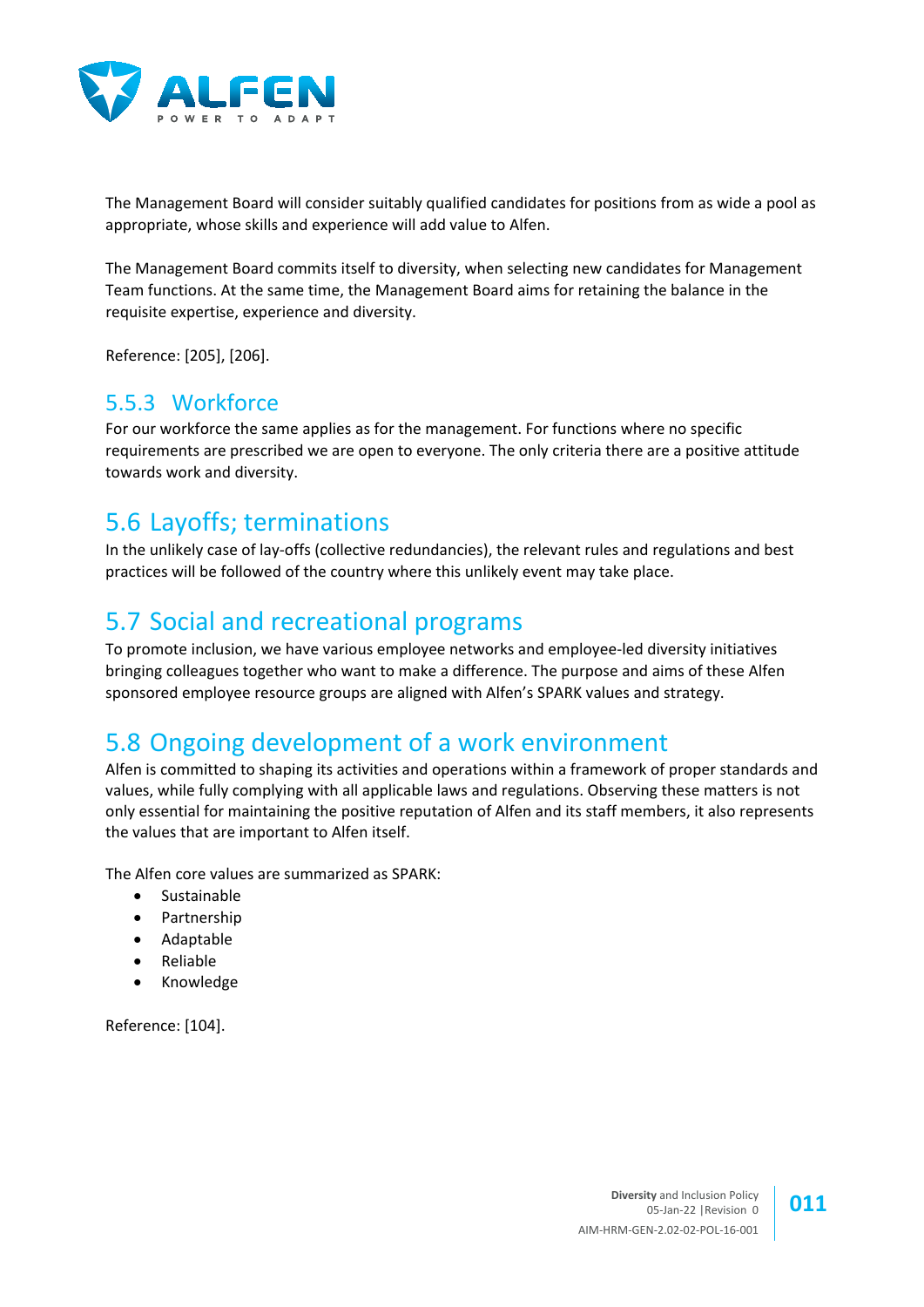

# **6 Objectives**

Based on the Act, Alfen is obligated to indicate target figures for the sub-top (senior management positions) of the organization next year and report on this to the SER at the end of each calendar year.

In the coming years (2022-2025), we will focus more on the physical dimensions and values, partly inspired by the social discussions and current legislation in the field of male/female ratio such as laid down by the Act and the disabled, the social discussions surrounding racism and the SPARK values of Alfen.

The yearly objectives will be laid down in the QHSE & CSR Objectives and targets document

Reference: [\[107\]](#page-6-11)